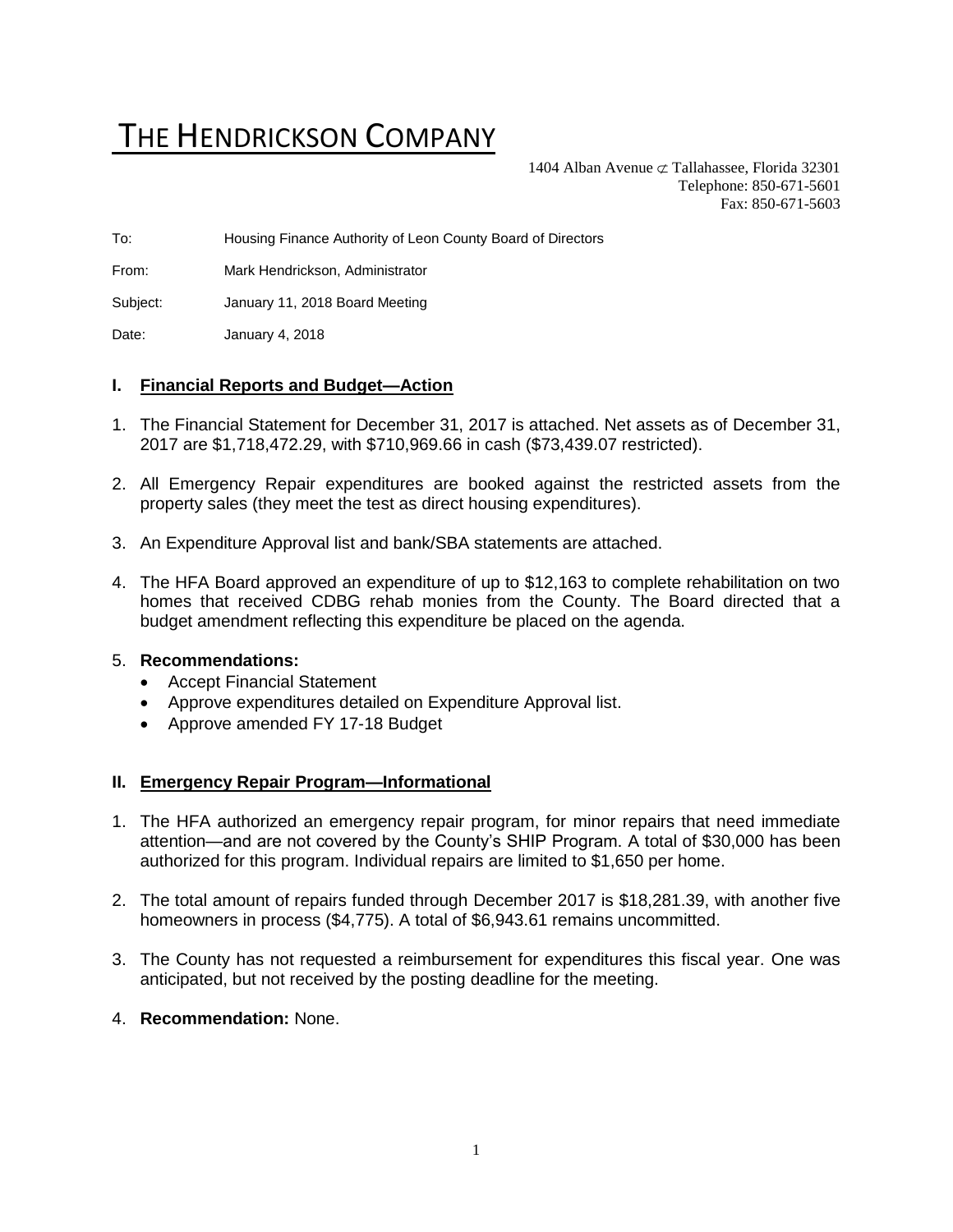# **III. Real Estate—Informational**

- 1. The Real Estate Division is responsible for selling surplus properties designated for affordable housing, with proceeds of the sale coming to the HFA.
- 2. At the request of the Real Estate Division, the HFA prioritized the properties (to avoid spending more money obtaining clear title than the property's value). Ms. McGhin has been asked to evaluate potential price reductions to induce sales.
- 3. Chairman Rogers volunteered to work with Ms. McGhin to develop an advertisement for the properties for publication in the Tallahassee Democrat. He reports that she has signed off on Mr. Rogers moving forward with placing the advertisement, and having Ms. McGhin as contact. The Administrator has contacted Ms. McGhin multiple times to request a complete list of properties.
- 4. Mitzi McGhin reported several months ago (no change for ten months):
	- 114 Osceola Street: Sold 8-29-16 for \$34,100, with net revenue to the HFA of \$32,577.
	- 723 Frankie Lane Drive: Sold 12-1-16 for \$12,000, with net revenue to the HFA of \$11,300.
	- 278 Oakview Drive: Sold 1-5-17 for \$27,300, with net revenue to the HFA of \$26,525.
	- 2109 Holton Street: Sold 2-15-17 for \$6,500, with net revenue to the HFA of \$4,800.
	- Calloway Street Lot: Sold 3-30-17 for \$5,900, with net revenue to the HFA of \$5,200.
	- For sale signs placed on properties in Crown Ridge, with appraisals due December 2, 2016. Several inquiries have been received, but no interest shown after being given sales price.
- 5. Therefore, the total revenues to the HFA are \$80,402.
- 6. Shington Lamy advises:

*In accordance with the recommendations of the Joint Affordable Housing Workgroup recommendations, we're looking to revise the right of first refusal for affordable housing parcels to provide needed flexibility in the development of affordable housing with local organizations. One of the recommendations of the Workgroup was that the County and City should partner more with local non-profit agencies to increase the stock of affordable housing with a focus on donating lands. We haven't scheduled when we would bring anything to the County Commission as of yet, but would like to have the discussion with the HFA first.* 

# 7. **Recommendation**: None.

# **IV. Legal Update—Action**

- 1. General Counsel (Nabors Giblin) and the Administrator have been working on proposed travel and procurement policies.
- 2. A copy of the County's Travel Policy was distributed to the Board for review last month. The proposed HFA Travel Policy essentially mirrors the County Policy—except for technical changes and designation of the HFA Board as the body to approve travel.
- 3. General Counsel has developed a proposed Procurement Policy. This is massively streamlined compared to the County policy. To summarize: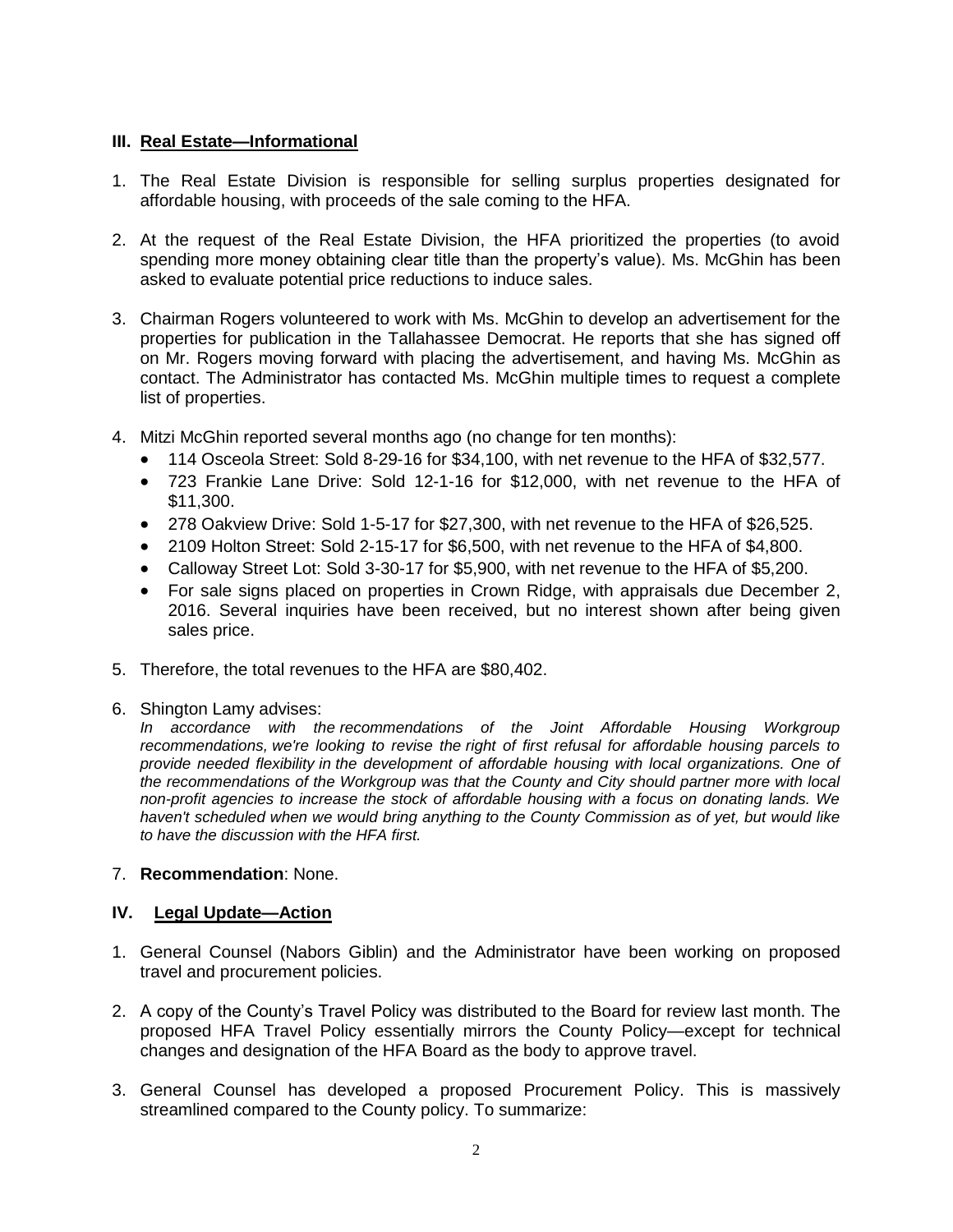- Expenditures up to \$499.99 that are in the budget may be paid by the Treasury or Administrator using the debit card or check without additional prior Board approval. Expenditures to be reported at next HFA meeting.
- Expenditures between \$500 and \$4,999.99 require prior approval by Board except when a bill is due prior to a Board meeting, the item is in the budget, and the expenditure is approved by both the Treasurer and Administrator (and reported at next HFA meeting).
- Expenditures over \$5,000 require prior Board approval.
- All expenditures are reported to the Board.
- Professional firm selections are to be made by an RFP process, with each RFP to be approved by the Board
- 4. **Recommendation**: Approve proposed HFA Travel and Procurement Policies.

| <b>To-Do Item</b>                             | <b>HFA</b> | <b>Admin</b> | <b>CAO</b> | <b>SL</b> | <b>NBN</b> | <b>Status</b>       | <b>Completed</b> |
|-----------------------------------------------|------------|--------------|------------|-----------|------------|---------------------|------------------|
| <b>Prior to October 2015 Meeting</b>          |            |              |            |           |            |                     |                  |
| Set date for Stakeholders Meeting             | X          |              |            |           |            | On hold             |                  |
| October 2015                                  |            |              |            |           |            |                     |                  |
| Research if old payoffs of DPA loans          |            | X            |            | X         |            | More research       |                  |
| came to HFA.                                  |            |              |            |           |            | required.           |                  |
| December 2016                                 |            |              |            |           |            |                     |                  |
| HFA to seek additional donations of           | X          |              |            |           |            | In progress         |                  |
| property from lending institutions. Mr. Gay   |            |              |            |           |            |                     |                  |
| volunteered to draft letter and provide       |            |              |            |           |            |                     |                  |
| lender contacts.                              |            |              |            |           |            |                     |                  |
| <b>March 2017</b>                             |            |              |            |           |            |                     |                  |
| The Board requested that an analysis of       |            |              |            |           |            | Chairman            |                  |
| the remaining properties and the potential    |            |              |            |           |            | Rogers working      |                  |
| for price reductions be put on an HFA         |            |              |            |           |            | with Ms.            |                  |
| agenda                                        |            |              |            |           |            | McGhin on           |                  |
|                                               |            |              |            |           |            | advertisement       |                  |
| December 2017                                 |            |              |            |           |            |                     |                  |
| Agenda budget amendment for Housing           |            | X            |            |           |            | On agenda for       | Done             |
| <b>Rehabilitation Funding for County</b>      |            |              |            |           |            | January 2018        |                  |
| List of properties for sale to be distributed |            | X            |            |           |            | Attempting to       | May be done      |
| to the Board                                  |            |              |            |           |            | verify list with    | for meeting      |
|                                               |            |              |            |           |            | <b>County Staff</b> |                  |
| Travel Policy and Procurement Policy on       |            | X            |            |           | X          | In packet           | Done             |
| January 2018 agenda                           |            |              |            |           |            |                     |                  |

# **V. To-Do List—Informational**

#### **VI. State Legislative Update—Informational**

- 1. There is \$321.1 million available for appropriation from the Housing Trust Funds.
- 2. The Governor released his budget recommendations, which include \$230.3 million for housing and a sweep of \$91.8 million from the housing trust funds to general revenue.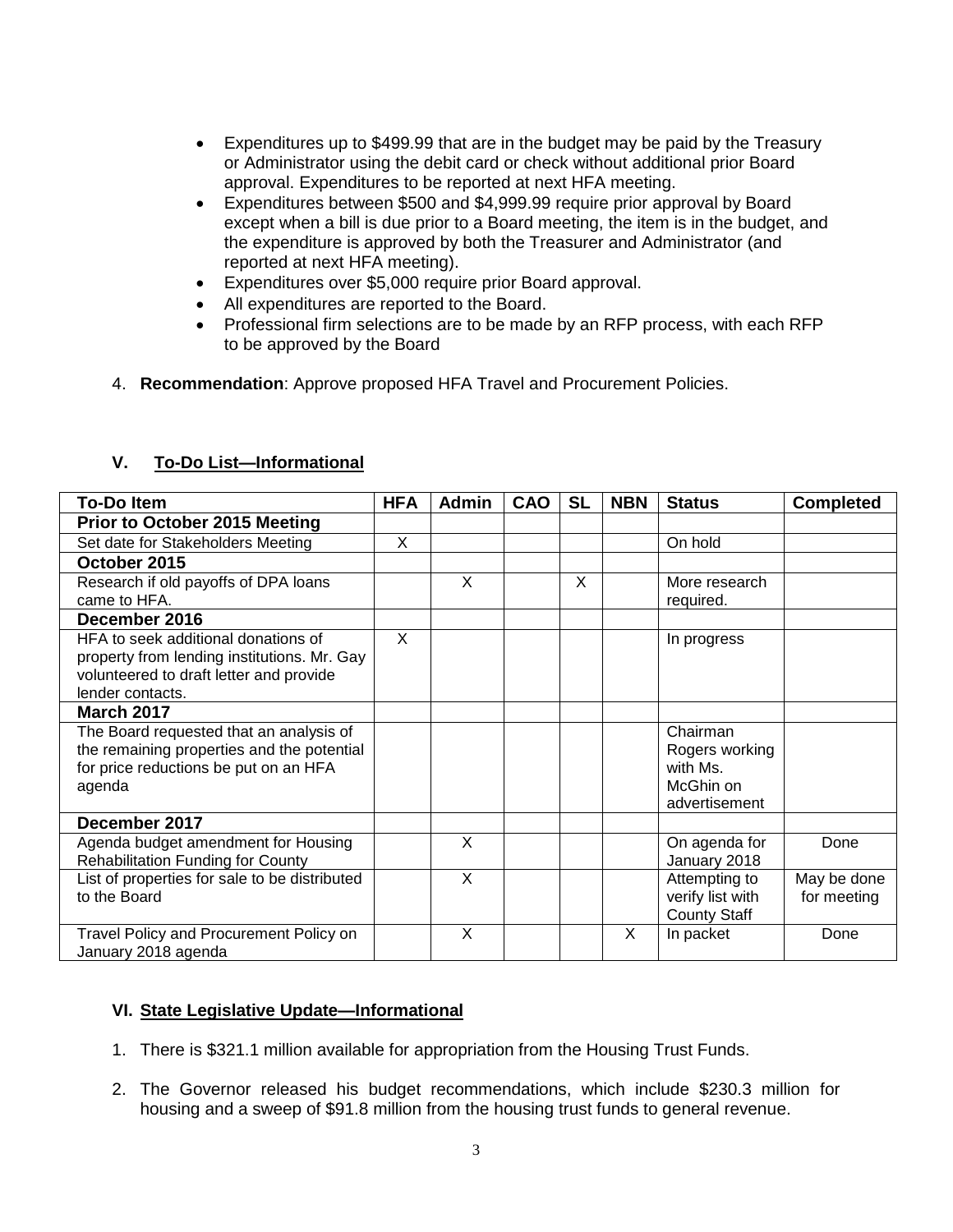|                                                                             | <b>GOVERNOR</b> | <b>SENATE</b> | <b>HOUSE</b> | <b>FINAL BUDGET</b> |
|-----------------------------------------------------------------------------|-----------------|---------------|--------------|---------------------|
| <b>Hurricane Recovery: SAIL</b><br><b>Line 2224</b>                         | \$25,000,000    |               |              |                     |
| <b>Hurricane Recovery:</b><br><b>SHIP with limits Line 2224</b>             | \$65,000,000    |               |              |                     |
| <b>Hurricane Recovery:</b><br><b>Farmworker Housing</b><br><b>Line 2224</b> | \$10,000,000    |               |              |                     |
| <b>FHFC: General Use</b><br><b>Line 2225</b>                                | \$76,300,000    |               |              |                     |
| <b>FHFC: SAIL Workforce</b><br><b>Line 2225</b>                             | \$20,000,000    |               |              |                     |
| <b>SHIP</b><br><b>Line 2226</b>                                             | \$34,000,000    |               |              |                     |
| <b>TOTAL HOUSING</b>                                                        | \$230,300,000   |               |              |                     |
| <b>SHTF SWEEP</b>                                                           | \$0             |               |              |                     |
| <b>LGHTF SWEEP</b>                                                          | \$91,800,000    |               |              |                     |
| <b>TOTAL SWEEP</b>                                                          | \$91,800,000    |               |              |                     |
| <b>Unallocated SHTF</b>                                                     | \$0             |               |              |                     |
| <b>Unallocated LGHTF</b>                                                    | \$0             |               |              |                     |

- 3. Any funding for housing will likely include large pieces that are targeted to areas of the state most impacted by Hurricane Irma. There will be regular SHIP and SAIL funding at some level, with additional funds distributed through the SHIP and SAIL systems, but with targeting based upon hurricane damage assessments. The mix between the types of funding is largely unknown at this point.
- 4. Our team is working to get Senate funding as high as possible, in anticipation that the House will likely come in at a lower number than the Senate.
- 5. Senator Passidomo (R-Naples) and Representative Shaw (D-Tampa) have filed bills (SB 874 and HB 191) which would prohibit use of monies in the Housing Trust Funds for nonhousing activities. While we hope this legislation can move forward, its major purpose is to draw attention to the issue of housing funding and increase pressure in the appropriations process.
- 6. Legislation has also been filed which would grant tax exemption to all local HFA notes and mortgages, not just those associated with bond issues. The legislation is sponsored by Senator Perry (R-Gainesville)—SB 730, and by Representative Hahnfeldt (R-The Villages)—HB 607. A major problem: Rep. Hahnfeldt passed away unexpectedly over the Holidays, so our bill now has no sponsor in the House. We are attempting to get a replacement sponsor. The strategy is to get the bills through at least one committee in both